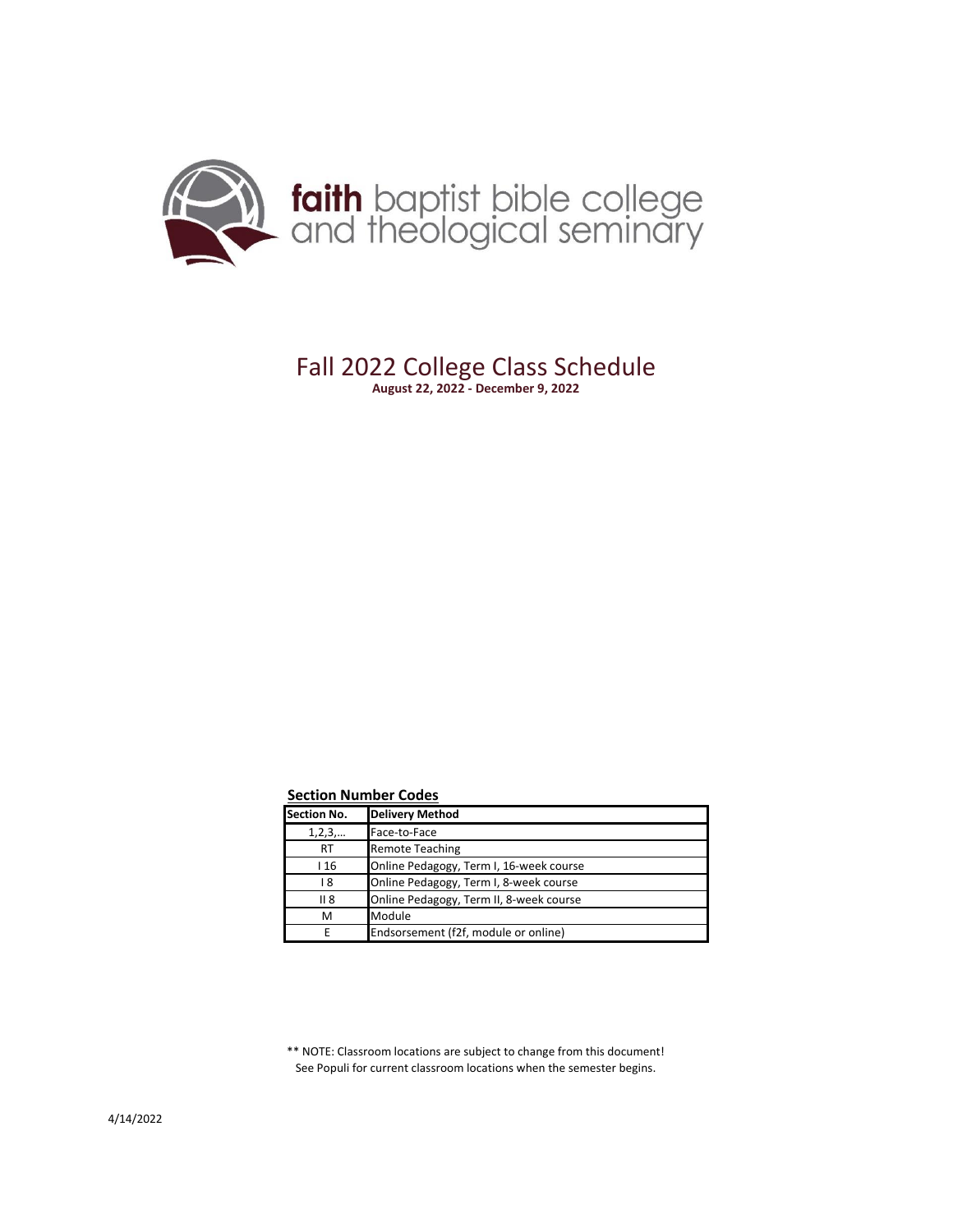# Fall 2022 – Monday, Wednesday, Friday Classes *Courses, times, and locations are subject to change*.

| Time               | Day        | Room                      | Course #        |              | Sec.# Course Name                             | Instructor                | <b>Credits</b> |
|--------------------|------------|---------------------------|-----------------|--------------|-----------------------------------------------|---------------------------|----------------|
| $7:00 - 7:50$ am   | <b>MW</b>  | Gray 101                  | <b>B-AN 203</b> | 1            | Matthew                                       | Cole, A.                  | 2              |
|                    | <b>MWF</b> | Benson 106                | <b>B-RE 101</b> | 1            | Introduction to Bible Study                   | <b>Stearns</b>            | 3              |
|                    | <b>MWF</b> | Nettleton 104             | G-CO 101        | 1            | <b>English Composition I</b>                  | Boyd                      | 3              |
|                    | <b>MWF</b> | Gray 102                  | G-HI 301        | 1            | History of the United States and Economics    | Hartog                    | 3              |
|                    | <b>MW</b>  | Gray 104                  | M-ED 201        | $\mathbf{1}$ | Foundations of Education                      | Stupka                    | $\overline{2}$ |
|                    | <b>MWF</b> | Domokos 125               | M-OL 401        | 1            | Current Issues in Organizational Leadership   | <b>TBD</b>                | 3              |
| $8:00 - 8:50$ am   | <b>MW</b>  | Gray 101                  | <b>B-AN 303</b> | 1            | Romans                                        | Lounsbrough               | 2              |
|                    | <b>MWF</b> | Nettleton 105 B-SU 101    |                 | 1            | Old Testament Law, History, and Poetry        | Kobelia                   | 3              |
|                    | <b>MWF</b> | Benson 105                | G-CO 102        | 1            | <b>English Composition II</b>                 | Horner                    | 3              |
|                    | <b>MWF</b> | Nettleton 104             | G-CO 205        | 1            | Introduction to Communication                 | Boyd                      | 3              |
|                    | <b>MWF</b> | Gray 104                  | M-ED 303        | 1            | <b>Teaching Elementary Mathematics</b>        | Earnest                   | 3              |
|                    | <b>MWF</b> | Gray 107                  | M-ED 413        | 1            | Teaching Elementary Language Arts             | Whitcher                  | 3              |
|                    | <b>MW</b>  | Domokos 149               | M-MU 101        | 1            | Music Theory I                                | Ellis                     | $\overline{2}$ |
|                    | F          | Domokos 149               | M-MU 103        | 1            | Aural Skills I                                | Nicholson                 | $\mathbf{1}$   |
|                    | <b>MWF</b> | Gray 201                  | M-OA 103        | 1            | Intermediate Keyboarding                      | Cole, K.                  | 3              |
|                    | <b>MWF</b> | Nettleton 103             | M-PT 205        | 1            | Pastoral Theology                             | Taylor, D.                | 3              |
|                    | <b>MWF</b> | Gray 102                  | T-HI 401        | 1            | <b>Baptist History and Beliefs</b>            | Rathbun                   | 3              |
|                    |            |                           |                 |              |                                               |                           |                |
| $10:00 - 10:50$ am | <b>MWF</b> | Nettleton 105             | <b>B-RE 101</b> | 2            | Introduction to Bible Study                   | <b>Stearns</b>            | 3              |
|                    | <b>MWF</b> | Patton 203                | G-CO 099        | 1            | <b>English Fundamentals</b>                   | Cole, N.                  | 3              |
|                    | <b>MWF</b> | Benson 105                | G-CO 101        | 2            | <b>English Composition I</b>                  | Horner                    | 3              |
|                    | <b>MWF</b> | Nettleton 103 G-CO 205    |                 | 2            | Introduction to Communication                 | Boyd                      | 3              |
|                    | <b>MWF</b> | Gray 104                  | M-ED 307        | 1            | <b>Teaching Reading I</b>                     | Whitcher                  | 3              |
|                    | <b>MWF</b> | Gray 102                  | M-ED 415        | 1            | <b>Teaching Elementary Science</b>            | Earnest                   | 3              |
|                    | <b>MWF</b> | Nettleton 104             | M-LC 427        | 1            | <b>Expositional Teaching for Women I</b>      | Taylor, F.                | 3              |
|                    | <b>MWF</b> | Gray 107                  | M-ME 301        | 1            | History of World Missions                     | Lounsbrough               | 3              |
|                    | <b>MWF</b> | Nettleton 108             | M-MU 321        | 1            | Introduction to Conducting                    | Ellis                     | 3              |
|                    | <b>MWF</b> | Gray 201                  | M-OA 205        | 1            | Accounting I                                  | Cole, K.                  | 3              |
|                    | <b>MWF</b> | Gray 101                  | T-SY 201        | $\mathbf{1}$ | <b>Bible Doctrine I</b>                       | Cole, A.                  | 3              |
|                    | <b>MWF</b> | Benson 106                | T-SY 401        | 1            | <b>Systematic Theology I</b>                  | Kobelia                   | 3              |
| $11:00 - 11:50$ am | <b>MWF</b> | Shipp 201                 | <b>B-RE 401</b> | 1            | Greek III                                     | Brown, Doug               | 3              |
|                    | <b>MWF</b> | Benson 106                | <b>B-SU 101</b> | 2            | Old Testament Law, History, and Poetry        | Kobelia                   | 3              |
|                    | <b>MWF</b> | Benson 105                | G-GO 101        | 3            | <b>English Composition I</b>                  | Horner                    | 3              |
|                    | <b>MWF</b> | Nettleton 105             | G-HI 201        | 1            | <b>Western Civilization I</b>                 | <b>Stearns</b>            | 3              |
|                    | M          | Gray 102                  | M-ED 101        | 1            | <b>Education Seminar</b>                      | Stupka                    | 0              |
|                    | <b>MWF</b> | Gray 104                  | M-ED 317        | 1            | The Exceptional Learner                       | Earnest                   | 3              |
|                    | <b>MWF</b> | Nettleton 104             | M-LC 421        | 1            | <b>Mentoring Women</b>                        | Taylor, F.                | 3              |
|                    | <b>MW</b>  | Domokos 149               | M-MU 201        | 1            | Music Theory III                              | Ellis                     | $\overline{2}$ |
|                    | F          | Domokos 149               | M-MU 203        | 1            | Aural Skills III                              | Nicholson                 | 1              |
|                    | <b>MW</b>  | Gray 201                  | M-OA 213        | 1            | <b>Event Planning</b>                         | Cole, K.                  | $\overline{2}$ |
|                    | MWF        | Domokos 125 M-OL 301      |                 | 1            | <b>Fundamentals of Business Management</b>    | TBD                       | 3              |
|                    | MWF        | Nettleton 103             | M-PT 301        | 1            | Homiletics I                                  | Taylor, D.                | 3              |
|                    |            |                           |                 |              |                                               |                           |                |
| $12:00 - 12:50$ pm | <b>MWF</b> | Shipp 201                 | <b>B-RE 301</b> | 1            | Greek I                                       | <b>Stearns</b>            | 3              |
|                    | <b>MWF</b> | Benson 106                | <b>B-SU 103</b> | 1            | Old Testament Survey                          | Kobelia                   | 3              |
|                    | <b>MWF</b> | Gray 107<br>Nettleton 103 | G-HU 207        | 1            | World Literature                              | Boyd                      | 3              |
|                    | <b>MWF</b> |                           | G-NM 203        | 1            | Math for Elementary Teachers                  | Capon, B.                 | 3              |
|                    | <b>MW</b>  | Gray 101<br>Nettleton 104 | M-LC 203        | 1            | <b>Foundations of Biblical Counseling</b>     | Keck                      | 2              |
|                    | <b>MWF</b> |                           | M-LC 321        | 1            | Women's Ministry Foundations                  | Taylor, F.<br>Lounsbrough | 3              |
|                    | <b>MWF</b> | Gray 104                  | M-ME 403        | 1            | Principles of Church Planting and Growth      |                           | 3              |
|                    | <b>MWF</b> | Domokos 150               | M-MU 371        | 1            | Piano Pedagogy I                              | Nicholson                 | 3              |
|                    | <b>MWF</b> | Domokos 125               | M-OL 403        | 1            | Integrative Capstone Project Cohort           | TBD                       | 3              |
|                    | MW         | Gray 102                  | T-SY 411        | 1            | Senior Bible Seminar                          | Cole, A.                  | 2              |
| $1:00 - 1:50$ pm   | M          | Gray 104                  | M-ED 209/309    | 1            | Clinical Practice Seminar I / III             | Whitcher                  | 0              |
|                    | M          | Gray 107                  | M-ME 409        | 1            | <b>Community Outreach</b>                     | Taylor, D.                | 1              |
|                    | F          | Gray 107                  | M-PT 403        | 1            | Senior Pastoral Seminar                       | Taylor, D.                | 1              |
| $1:00 - 2:50$ pm   | М          | Nettleton 103             | M-ED 301        | 1            | Teaching Physical Education (9/12-10/31 only) | Stupka                    | 1              |
| $1:00 - 3:00$ pm   | M          | Nettleton 108             | M-MU 125        | 1            | Handbell Ensemble                             | Nicholson                 | 1              |
| $3:00 - 3:30$ pm   | W          | Nettleton 108             | M-MU 143        | 1            | Chapel Orchestra                              | Ellis                     | 0.5            |
|                    |            |                           |                 |              |                                               | Ellis                     | 0.5            |
| $3:30 - 4:00$ pm   | W          | Nettleton 108             | M-MU 145        | 1            | Pep Band                                      |                           |                |
| $4:00 - 4:50$ pm   | <b>MWF</b> | Domokos 149               | M-MU 343        | 1            | <b>Instrumental Methods and Materials</b>     | Goodwin                   | 3              |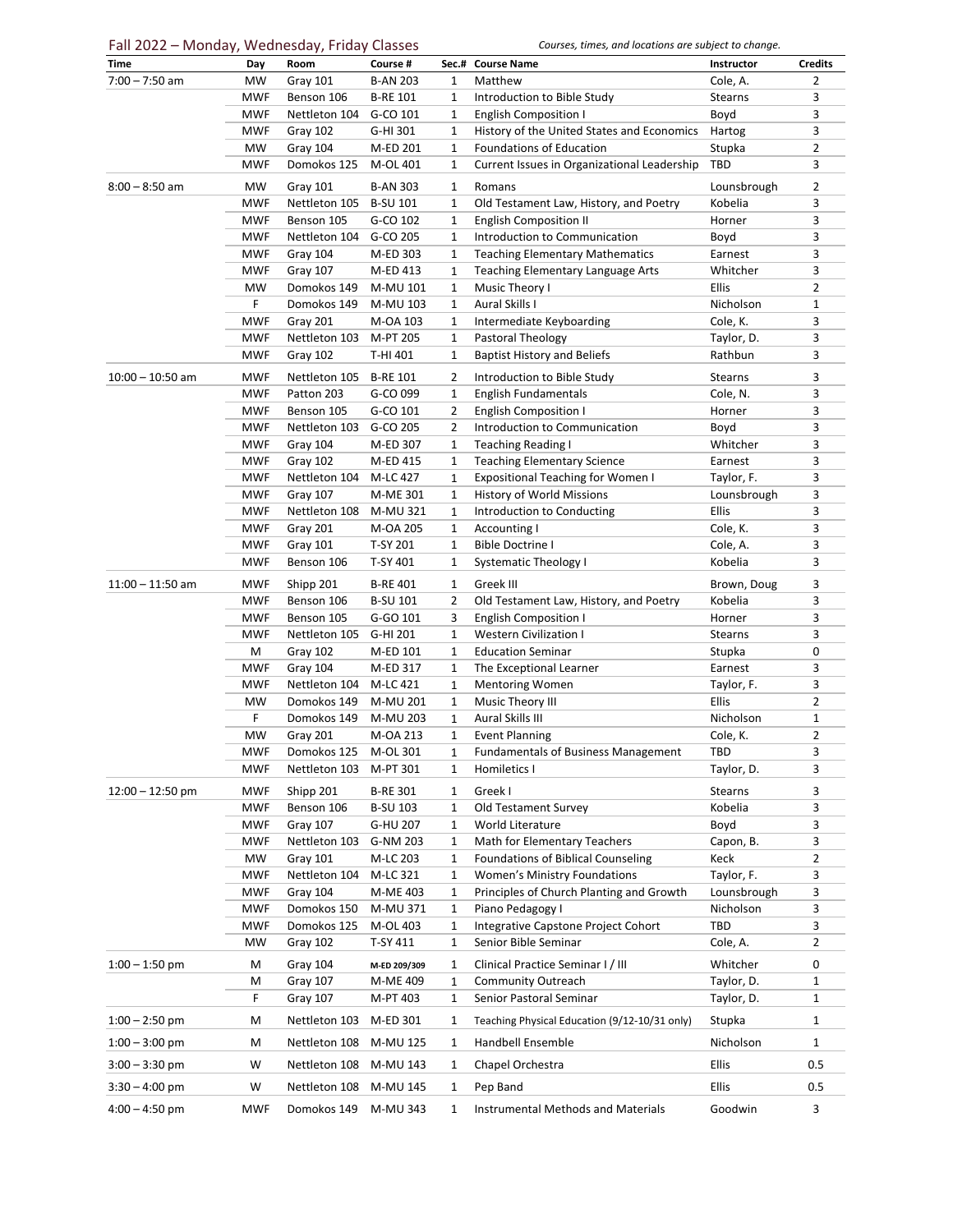## Fall 2022 – Tuesday, Thursday Classes *Courses, times, and locations are subject to change*.

| $7:00 - 7:50$ am<br><b>TR</b><br>Nettleton 103<br><b>B-RE 311</b><br>Foundations for Biblical Exposition<br>Kobelia<br>1<br>2<br><b>TR</b><br>Benson 106<br>G-HU 201<br>2<br>1<br>Introduction to Philosophy<br>Hartog<br><b>TR</b><br>$\overline{2}$<br>Nettleton 104<br>M-LC 403<br>$\mathbf{1}$<br><b>Biblical Counseling Practicum</b><br>Keck<br>$\overline{2}$<br><b>TR</b><br>Benson 105<br>M-PT 401<br>1<br>Seminar: Serving on a Pastoral Staff<br>Brown, Dan<br>3<br>$7:00 - 8:15$ am<br>TR<br>Gray 101<br>M-ME 101<br>Introduction to Missions and Evangelism<br>Lounsbrough<br>1<br>$7:30 - 8:50$ am<br>3<br>TR<br>Gray 201<br>M-OA 203<br><b>Computer Applications</b><br>Cole, K.<br>1<br>$8:00 - 8:50$ am<br><b>TR</b><br>Kobelia<br>$\overline{2}$<br>Nettleton 103<br><b>B-AN 437</b><br>History of Israel: The Postexilic Period<br>1<br><b>TR</b><br>Benson 106<br>Introduction to Local Church Ministries<br>2<br>M-LC 201<br>$\mathbf{1}$<br>Capon, D.<br><b>TR</b><br>Gray 104<br>Philosophy of Education<br>Stupka<br>1<br>Aug 22-Oct 7<br>M-ED 401<br>$\mathbf{1}$<br>Integrating Music into the Elem. Curriculum<br>$\mathbf 1$<br>Oct 10-Dec 9<br>TR<br>Gray 104<br>M-ED 407<br>Earnest<br>1<br>Keck<br>2<br>TR<br>Nettleton 104<br>M-LC 433<br>1<br>Counseling Children<br>TR<br>Gray 107<br>M-PT 303<br>Taylor, D.<br>2<br>1<br>Disciple-Making in the Local Church<br><b>TR</b><br>Nettleton 105<br><b>Bible Doctrine III</b><br>Cole, A.<br>2<br><b>T-SY 301</b><br>1<br>$8:20 - 8:50$ am<br><b>TR</b><br>Gray 101<br>G-FR 101<br><b>Freshman Orientation</b><br>Various<br>0<br>$\mathbf{1}$<br>3<br>$10:00 - 10:50$ am<br><b>TR</b><br>Gray 101<br>Nicholson<br>G-HU 101<br>1<br><b>Music Appreciation</b><br>3<br><b>TR</b><br>Gray 104<br>M-ED 419<br>1<br>Stupka<br>Praxis: Theory to Practice<br>3<br><b>TR</b><br>Gray 104<br>M-ED 419<br>2<br>Praxis: Theory to Practice<br>Horner<br>TR<br>Discipleship of Youth<br>2<br>Benson 105<br>M-LC 413<br>Carter<br>1<br>$\overline{2}$<br><b>TR</b><br>Nettleton 104<br>M-LC 441<br>Marriage and Family Counseling<br>Keck<br>1<br><b>TR</b><br>Non-Christian Religions<br>Nettleton 103<br>M-ME 405<br>Lounsbrough<br>2<br>1<br><b>TR</b><br><b>TBD</b><br>2<br>Domokos 125<br>M-OL 201<br>1<br>History and Worldview of Leadership<br>$\overline{2}$<br><b>TR</b><br>Nettleton 105<br>T-SY 413<br>Dispensationalism<br>Cole, A.<br>1<br><b>Office Procedures</b><br>3<br>$10:00 - 11:15$ am<br>TR<br>Gray 201<br>M-OA 201<br>1<br>Cole, K.<br><b>TR</b><br>$\mathbf{1}$<br>Cole, A.<br>2<br>$11:00 - 11:50$ am<br>Nettleton 105<br><b>B-AN 201</b><br>Genesis<br>$\overline{2}$<br>Ellis<br>TR<br>Domokos 149<br>1<br>Diction for Singers<br>M-MU 381<br><b>TR</b><br>11:00 am $-$ 12:15 pm<br>Gray 107<br>G-HI 303<br>3<br>1<br>Ancient Near Eastern and Mediterranean History Kobelia<br><b>TR</b><br>3<br>Gray 101<br>G-SS 101<br>The Family<br>Keck<br>1<br>3<br><b>TR</b><br>M-ED 421<br>Whitcher<br>Gray 104<br>E<br><b>Reading Practicum</b><br>т<br>M-LC 423<br>2<br>11:00 am $-$ 12:40 pm<br>Nettleton 103<br>1<br>Ministering to the Aging<br>Taylor, F.<br>$\mathsf{R}$<br>$\overline{2}$<br>Women of the Old Testament<br>Nettleton 103<br>M-LC 131<br>1<br>Herron<br>T<br>Nettleton 105<br>M-ME 201<br>Missions Internship Seminar<br>Lounsbrough<br>1<br>$12:00 \text{ pm} - 12:50 \text{ pm}$<br>1<br><b>TR</b><br>2<br>Domokos 149<br>M-MU 301<br>Form and Analysis<br>Ellis<br>1 | Time             | Day        | Room          | Course # |              | Sec.# Course Name | Instructor   | <b>Credits</b> |
|--------------------------------------------------------------------------------------------------------------------------------------------------------------------------------------------------------------------------------------------------------------------------------------------------------------------------------------------------------------------------------------------------------------------------------------------------------------------------------------------------------------------------------------------------------------------------------------------------------------------------------------------------------------------------------------------------------------------------------------------------------------------------------------------------------------------------------------------------------------------------------------------------------------------------------------------------------------------------------------------------------------------------------------------------------------------------------------------------------------------------------------------------------------------------------------------------------------------------------------------------------------------------------------------------------------------------------------------------------------------------------------------------------------------------------------------------------------------------------------------------------------------------------------------------------------------------------------------------------------------------------------------------------------------------------------------------------------------------------------------------------------------------------------------------------------------------------------------------------------------------------------------------------------------------------------------------------------------------------------------------------------------------------------------------------------------------------------------------------------------------------------------------------------------------------------------------------------------------------------------------------------------------------------------------------------------------------------------------------------------------------------------------------------------------------------------------------------------------------------------------------------------------------------------------------------------------------------------------------------------------------------------------------------------------------------------------------------------------------------------------------------------------------------------------------------------------------------------------------------------------------------------------------------------------------------------------------------------------------------------------------------------------------------------------------------------------------------------------------------------------------------------------------------------------------------------------------------------------------------------------------------------------------------------------------------------------------------------------------------------------------------------------------------------------------------------------------------------------------------|------------------|------------|---------------|----------|--------------|-------------------|--------------|----------------|
|                                                                                                                                                                                                                                                                                                                                                                                                                                                                                                                                                                                                                                                                                                                                                                                                                                                                                                                                                                                                                                                                                                                                                                                                                                                                                                                                                                                                                                                                                                                                                                                                                                                                                                                                                                                                                                                                                                                                                                                                                                                                                                                                                                                                                                                                                                                                                                                                                                                                                                                                                                                                                                                                                                                                                                                                                                                                                                                                                                                                                                                                                                                                                                                                                                                                                                                                                                                                                                                                                      |                  |            |               |          |              |                   |              |                |
|                                                                                                                                                                                                                                                                                                                                                                                                                                                                                                                                                                                                                                                                                                                                                                                                                                                                                                                                                                                                                                                                                                                                                                                                                                                                                                                                                                                                                                                                                                                                                                                                                                                                                                                                                                                                                                                                                                                                                                                                                                                                                                                                                                                                                                                                                                                                                                                                                                                                                                                                                                                                                                                                                                                                                                                                                                                                                                                                                                                                                                                                                                                                                                                                                                                                                                                                                                                                                                                                                      |                  |            |               |          |              |                   |              |                |
|                                                                                                                                                                                                                                                                                                                                                                                                                                                                                                                                                                                                                                                                                                                                                                                                                                                                                                                                                                                                                                                                                                                                                                                                                                                                                                                                                                                                                                                                                                                                                                                                                                                                                                                                                                                                                                                                                                                                                                                                                                                                                                                                                                                                                                                                                                                                                                                                                                                                                                                                                                                                                                                                                                                                                                                                                                                                                                                                                                                                                                                                                                                                                                                                                                                                                                                                                                                                                                                                                      |                  |            |               |          |              |                   |              |                |
|                                                                                                                                                                                                                                                                                                                                                                                                                                                                                                                                                                                                                                                                                                                                                                                                                                                                                                                                                                                                                                                                                                                                                                                                                                                                                                                                                                                                                                                                                                                                                                                                                                                                                                                                                                                                                                                                                                                                                                                                                                                                                                                                                                                                                                                                                                                                                                                                                                                                                                                                                                                                                                                                                                                                                                                                                                                                                                                                                                                                                                                                                                                                                                                                                                                                                                                                                                                                                                                                                      |                  |            |               |          |              |                   |              |                |
|                                                                                                                                                                                                                                                                                                                                                                                                                                                                                                                                                                                                                                                                                                                                                                                                                                                                                                                                                                                                                                                                                                                                                                                                                                                                                                                                                                                                                                                                                                                                                                                                                                                                                                                                                                                                                                                                                                                                                                                                                                                                                                                                                                                                                                                                                                                                                                                                                                                                                                                                                                                                                                                                                                                                                                                                                                                                                                                                                                                                                                                                                                                                                                                                                                                                                                                                                                                                                                                                                      |                  |            |               |          |              |                   |              |                |
|                                                                                                                                                                                                                                                                                                                                                                                                                                                                                                                                                                                                                                                                                                                                                                                                                                                                                                                                                                                                                                                                                                                                                                                                                                                                                                                                                                                                                                                                                                                                                                                                                                                                                                                                                                                                                                                                                                                                                                                                                                                                                                                                                                                                                                                                                                                                                                                                                                                                                                                                                                                                                                                                                                                                                                                                                                                                                                                                                                                                                                                                                                                                                                                                                                                                                                                                                                                                                                                                                      |                  |            |               |          |              |                   |              |                |
|                                                                                                                                                                                                                                                                                                                                                                                                                                                                                                                                                                                                                                                                                                                                                                                                                                                                                                                                                                                                                                                                                                                                                                                                                                                                                                                                                                                                                                                                                                                                                                                                                                                                                                                                                                                                                                                                                                                                                                                                                                                                                                                                                                                                                                                                                                                                                                                                                                                                                                                                                                                                                                                                                                                                                                                                                                                                                                                                                                                                                                                                                                                                                                                                                                                                                                                                                                                                                                                                                      |                  |            |               |          |              |                   |              |                |
|                                                                                                                                                                                                                                                                                                                                                                                                                                                                                                                                                                                                                                                                                                                                                                                                                                                                                                                                                                                                                                                                                                                                                                                                                                                                                                                                                                                                                                                                                                                                                                                                                                                                                                                                                                                                                                                                                                                                                                                                                                                                                                                                                                                                                                                                                                                                                                                                                                                                                                                                                                                                                                                                                                                                                                                                                                                                                                                                                                                                                                                                                                                                                                                                                                                                                                                                                                                                                                                                                      |                  |            |               |          |              |                   |              |                |
|                                                                                                                                                                                                                                                                                                                                                                                                                                                                                                                                                                                                                                                                                                                                                                                                                                                                                                                                                                                                                                                                                                                                                                                                                                                                                                                                                                                                                                                                                                                                                                                                                                                                                                                                                                                                                                                                                                                                                                                                                                                                                                                                                                                                                                                                                                                                                                                                                                                                                                                                                                                                                                                                                                                                                                                                                                                                                                                                                                                                                                                                                                                                                                                                                                                                                                                                                                                                                                                                                      |                  |            |               |          |              |                   |              |                |
|                                                                                                                                                                                                                                                                                                                                                                                                                                                                                                                                                                                                                                                                                                                                                                                                                                                                                                                                                                                                                                                                                                                                                                                                                                                                                                                                                                                                                                                                                                                                                                                                                                                                                                                                                                                                                                                                                                                                                                                                                                                                                                                                                                                                                                                                                                                                                                                                                                                                                                                                                                                                                                                                                                                                                                                                                                                                                                                                                                                                                                                                                                                                                                                                                                                                                                                                                                                                                                                                                      |                  |            |               |          |              |                   |              |                |
|                                                                                                                                                                                                                                                                                                                                                                                                                                                                                                                                                                                                                                                                                                                                                                                                                                                                                                                                                                                                                                                                                                                                                                                                                                                                                                                                                                                                                                                                                                                                                                                                                                                                                                                                                                                                                                                                                                                                                                                                                                                                                                                                                                                                                                                                                                                                                                                                                                                                                                                                                                                                                                                                                                                                                                                                                                                                                                                                                                                                                                                                                                                                                                                                                                                                                                                                                                                                                                                                                      |                  |            |               |          |              |                   |              |                |
|                                                                                                                                                                                                                                                                                                                                                                                                                                                                                                                                                                                                                                                                                                                                                                                                                                                                                                                                                                                                                                                                                                                                                                                                                                                                                                                                                                                                                                                                                                                                                                                                                                                                                                                                                                                                                                                                                                                                                                                                                                                                                                                                                                                                                                                                                                                                                                                                                                                                                                                                                                                                                                                                                                                                                                                                                                                                                                                                                                                                                                                                                                                                                                                                                                                                                                                                                                                                                                                                                      |                  |            |               |          |              |                   |              |                |
|                                                                                                                                                                                                                                                                                                                                                                                                                                                                                                                                                                                                                                                                                                                                                                                                                                                                                                                                                                                                                                                                                                                                                                                                                                                                                                                                                                                                                                                                                                                                                                                                                                                                                                                                                                                                                                                                                                                                                                                                                                                                                                                                                                                                                                                                                                                                                                                                                                                                                                                                                                                                                                                                                                                                                                                                                                                                                                                                                                                                                                                                                                                                                                                                                                                                                                                                                                                                                                                                                      |                  |            |               |          |              |                   |              |                |
|                                                                                                                                                                                                                                                                                                                                                                                                                                                                                                                                                                                                                                                                                                                                                                                                                                                                                                                                                                                                                                                                                                                                                                                                                                                                                                                                                                                                                                                                                                                                                                                                                                                                                                                                                                                                                                                                                                                                                                                                                                                                                                                                                                                                                                                                                                                                                                                                                                                                                                                                                                                                                                                                                                                                                                                                                                                                                                                                                                                                                                                                                                                                                                                                                                                                                                                                                                                                                                                                                      |                  |            |               |          |              |                   |              |                |
|                                                                                                                                                                                                                                                                                                                                                                                                                                                                                                                                                                                                                                                                                                                                                                                                                                                                                                                                                                                                                                                                                                                                                                                                                                                                                                                                                                                                                                                                                                                                                                                                                                                                                                                                                                                                                                                                                                                                                                                                                                                                                                                                                                                                                                                                                                                                                                                                                                                                                                                                                                                                                                                                                                                                                                                                                                                                                                                                                                                                                                                                                                                                                                                                                                                                                                                                                                                                                                                                                      |                  |            |               |          |              |                   |              |                |
|                                                                                                                                                                                                                                                                                                                                                                                                                                                                                                                                                                                                                                                                                                                                                                                                                                                                                                                                                                                                                                                                                                                                                                                                                                                                                                                                                                                                                                                                                                                                                                                                                                                                                                                                                                                                                                                                                                                                                                                                                                                                                                                                                                                                                                                                                                                                                                                                                                                                                                                                                                                                                                                                                                                                                                                                                                                                                                                                                                                                                                                                                                                                                                                                                                                                                                                                                                                                                                                                                      |                  |            |               |          |              |                   |              |                |
|                                                                                                                                                                                                                                                                                                                                                                                                                                                                                                                                                                                                                                                                                                                                                                                                                                                                                                                                                                                                                                                                                                                                                                                                                                                                                                                                                                                                                                                                                                                                                                                                                                                                                                                                                                                                                                                                                                                                                                                                                                                                                                                                                                                                                                                                                                                                                                                                                                                                                                                                                                                                                                                                                                                                                                                                                                                                                                                                                                                                                                                                                                                                                                                                                                                                                                                                                                                                                                                                                      |                  |            |               |          |              |                   |              |                |
|                                                                                                                                                                                                                                                                                                                                                                                                                                                                                                                                                                                                                                                                                                                                                                                                                                                                                                                                                                                                                                                                                                                                                                                                                                                                                                                                                                                                                                                                                                                                                                                                                                                                                                                                                                                                                                                                                                                                                                                                                                                                                                                                                                                                                                                                                                                                                                                                                                                                                                                                                                                                                                                                                                                                                                                                                                                                                                                                                                                                                                                                                                                                                                                                                                                                                                                                                                                                                                                                                      |                  |            |               |          |              |                   |              |                |
|                                                                                                                                                                                                                                                                                                                                                                                                                                                                                                                                                                                                                                                                                                                                                                                                                                                                                                                                                                                                                                                                                                                                                                                                                                                                                                                                                                                                                                                                                                                                                                                                                                                                                                                                                                                                                                                                                                                                                                                                                                                                                                                                                                                                                                                                                                                                                                                                                                                                                                                                                                                                                                                                                                                                                                                                                                                                                                                                                                                                                                                                                                                                                                                                                                                                                                                                                                                                                                                                                      |                  |            |               |          |              |                   |              |                |
|                                                                                                                                                                                                                                                                                                                                                                                                                                                                                                                                                                                                                                                                                                                                                                                                                                                                                                                                                                                                                                                                                                                                                                                                                                                                                                                                                                                                                                                                                                                                                                                                                                                                                                                                                                                                                                                                                                                                                                                                                                                                                                                                                                                                                                                                                                                                                                                                                                                                                                                                                                                                                                                                                                                                                                                                                                                                                                                                                                                                                                                                                                                                                                                                                                                                                                                                                                                                                                                                                      |                  |            |               |          |              |                   |              |                |
|                                                                                                                                                                                                                                                                                                                                                                                                                                                                                                                                                                                                                                                                                                                                                                                                                                                                                                                                                                                                                                                                                                                                                                                                                                                                                                                                                                                                                                                                                                                                                                                                                                                                                                                                                                                                                                                                                                                                                                                                                                                                                                                                                                                                                                                                                                                                                                                                                                                                                                                                                                                                                                                                                                                                                                                                                                                                                                                                                                                                                                                                                                                                                                                                                                                                                                                                                                                                                                                                                      |                  |            |               |          |              |                   |              |                |
|                                                                                                                                                                                                                                                                                                                                                                                                                                                                                                                                                                                                                                                                                                                                                                                                                                                                                                                                                                                                                                                                                                                                                                                                                                                                                                                                                                                                                                                                                                                                                                                                                                                                                                                                                                                                                                                                                                                                                                                                                                                                                                                                                                                                                                                                                                                                                                                                                                                                                                                                                                                                                                                                                                                                                                                                                                                                                                                                                                                                                                                                                                                                                                                                                                                                                                                                                                                                                                                                                      |                  |            |               |          |              |                   |              |                |
|                                                                                                                                                                                                                                                                                                                                                                                                                                                                                                                                                                                                                                                                                                                                                                                                                                                                                                                                                                                                                                                                                                                                                                                                                                                                                                                                                                                                                                                                                                                                                                                                                                                                                                                                                                                                                                                                                                                                                                                                                                                                                                                                                                                                                                                                                                                                                                                                                                                                                                                                                                                                                                                                                                                                                                                                                                                                                                                                                                                                                                                                                                                                                                                                                                                                                                                                                                                                                                                                                      |                  |            |               |          |              |                   |              |                |
|                                                                                                                                                                                                                                                                                                                                                                                                                                                                                                                                                                                                                                                                                                                                                                                                                                                                                                                                                                                                                                                                                                                                                                                                                                                                                                                                                                                                                                                                                                                                                                                                                                                                                                                                                                                                                                                                                                                                                                                                                                                                                                                                                                                                                                                                                                                                                                                                                                                                                                                                                                                                                                                                                                                                                                                                                                                                                                                                                                                                                                                                                                                                                                                                                                                                                                                                                                                                                                                                                      |                  |            |               |          |              |                   |              |                |
|                                                                                                                                                                                                                                                                                                                                                                                                                                                                                                                                                                                                                                                                                                                                                                                                                                                                                                                                                                                                                                                                                                                                                                                                                                                                                                                                                                                                                                                                                                                                                                                                                                                                                                                                                                                                                                                                                                                                                                                                                                                                                                                                                                                                                                                                                                                                                                                                                                                                                                                                                                                                                                                                                                                                                                                                                                                                                                                                                                                                                                                                                                                                                                                                                                                                                                                                                                                                                                                                                      |                  |            |               |          |              |                   |              |                |
|                                                                                                                                                                                                                                                                                                                                                                                                                                                                                                                                                                                                                                                                                                                                                                                                                                                                                                                                                                                                                                                                                                                                                                                                                                                                                                                                                                                                                                                                                                                                                                                                                                                                                                                                                                                                                                                                                                                                                                                                                                                                                                                                                                                                                                                                                                                                                                                                                                                                                                                                                                                                                                                                                                                                                                                                                                                                                                                                                                                                                                                                                                                                                                                                                                                                                                                                                                                                                                                                                      |                  |            |               |          |              |                   |              |                |
|                                                                                                                                                                                                                                                                                                                                                                                                                                                                                                                                                                                                                                                                                                                                                                                                                                                                                                                                                                                                                                                                                                                                                                                                                                                                                                                                                                                                                                                                                                                                                                                                                                                                                                                                                                                                                                                                                                                                                                                                                                                                                                                                                                                                                                                                                                                                                                                                                                                                                                                                                                                                                                                                                                                                                                                                                                                                                                                                                                                                                                                                                                                                                                                                                                                                                                                                                                                                                                                                                      |                  |            |               |          |              |                   |              |                |
|                                                                                                                                                                                                                                                                                                                                                                                                                                                                                                                                                                                                                                                                                                                                                                                                                                                                                                                                                                                                                                                                                                                                                                                                                                                                                                                                                                                                                                                                                                                                                                                                                                                                                                                                                                                                                                                                                                                                                                                                                                                                                                                                                                                                                                                                                                                                                                                                                                                                                                                                                                                                                                                                                                                                                                                                                                                                                                                                                                                                                                                                                                                                                                                                                                                                                                                                                                                                                                                                                      |                  |            |               |          |              |                   |              |                |
|                                                                                                                                                                                                                                                                                                                                                                                                                                                                                                                                                                                                                                                                                                                                                                                                                                                                                                                                                                                                                                                                                                                                                                                                                                                                                                                                                                                                                                                                                                                                                                                                                                                                                                                                                                                                                                                                                                                                                                                                                                                                                                                                                                                                                                                                                                                                                                                                                                                                                                                                                                                                                                                                                                                                                                                                                                                                                                                                                                                                                                                                                                                                                                                                                                                                                                                                                                                                                                                                                      |                  |            |               |          |              |                   |              |                |
|                                                                                                                                                                                                                                                                                                                                                                                                                                                                                                                                                                                                                                                                                                                                                                                                                                                                                                                                                                                                                                                                                                                                                                                                                                                                                                                                                                                                                                                                                                                                                                                                                                                                                                                                                                                                                                                                                                                                                                                                                                                                                                                                                                                                                                                                                                                                                                                                                                                                                                                                                                                                                                                                                                                                                                                                                                                                                                                                                                                                                                                                                                                                                                                                                                                                                                                                                                                                                                                                                      |                  |            |               |          |              |                   |              |                |
|                                                                                                                                                                                                                                                                                                                                                                                                                                                                                                                                                                                                                                                                                                                                                                                                                                                                                                                                                                                                                                                                                                                                                                                                                                                                                                                                                                                                                                                                                                                                                                                                                                                                                                                                                                                                                                                                                                                                                                                                                                                                                                                                                                                                                                                                                                                                                                                                                                                                                                                                                                                                                                                                                                                                                                                                                                                                                                                                                                                                                                                                                                                                                                                                                                                                                                                                                                                                                                                                                      |                  |            |               |          |              |                   |              |                |
|                                                                                                                                                                                                                                                                                                                                                                                                                                                                                                                                                                                                                                                                                                                                                                                                                                                                                                                                                                                                                                                                                                                                                                                                                                                                                                                                                                                                                                                                                                                                                                                                                                                                                                                                                                                                                                                                                                                                                                                                                                                                                                                                                                                                                                                                                                                                                                                                                                                                                                                                                                                                                                                                                                                                                                                                                                                                                                                                                                                                                                                                                                                                                                                                                                                                                                                                                                                                                                                                                      |                  |            |               |          |              |                   |              |                |
|                                                                                                                                                                                                                                                                                                                                                                                                                                                                                                                                                                                                                                                                                                                                                                                                                                                                                                                                                                                                                                                                                                                                                                                                                                                                                                                                                                                                                                                                                                                                                                                                                                                                                                                                                                                                                                                                                                                                                                                                                                                                                                                                                                                                                                                                                                                                                                                                                                                                                                                                                                                                                                                                                                                                                                                                                                                                                                                                                                                                                                                                                                                                                                                                                                                                                                                                                                                                                                                                                      | $1:00 - 1:50$ pm | <b>TWR</b> | Nettleton 108 | M-MU 121 | $\mathbf{1}$ | Chorale           | <b>Ellis</b> | $\mathbf 1$    |
| <b>TWR</b><br><b>Ellis</b><br>Chamber Choir<br>1<br>$2:00 - 2:50$ pm<br>Nettleton 108<br>M-MU 123<br>1                                                                                                                                                                                                                                                                                                                                                                                                                                                                                                                                                                                                                                                                                                                                                                                                                                                                                                                                                                                                                                                                                                                                                                                                                                                                                                                                                                                                                                                                                                                                                                                                                                                                                                                                                                                                                                                                                                                                                                                                                                                                                                                                                                                                                                                                                                                                                                                                                                                                                                                                                                                                                                                                                                                                                                                                                                                                                                                                                                                                                                                                                                                                                                                                                                                                                                                                                                               |                  |            |               |          |              |                   |              |                |
| R<br>Ellis<br>$\mathbf 1$<br>$6:30 - 8:30$ pm<br>Nettleton 108<br>Orchestra<br>M-MU 127<br>1                                                                                                                                                                                                                                                                                                                                                                                                                                                                                                                                                                                                                                                                                                                                                                                                                                                                                                                                                                                                                                                                                                                                                                                                                                                                                                                                                                                                                                                                                                                                                                                                                                                                                                                                                                                                                                                                                                                                                                                                                                                                                                                                                                                                                                                                                                                                                                                                                                                                                                                                                                                                                                                                                                                                                                                                                                                                                                                                                                                                                                                                                                                                                                                                                                                                                                                                                                                         |                  |            |               |          |              |                   |              |                |

### Fall 2022 – Classes at Alternative Times *Courses, times, and locations are subject to change*.

| <b>Dates</b>             | Day/Time | Room                      | Course #        |   | Sec.# Course Name                               | Instructor   | <b>Credits</b> |
|--------------------------|----------|---------------------------|-----------------|---|-------------------------------------------------|--------------|----------------|
| All Semester             |          | WRF 8:00-8:55am Shipp 203 | <b>B-RE 411</b> |   | Hebrew I                                        | Little       | 3              |
| As Arranged with Student |          | TBA                       | G-CO 301        | 1 | Junior Composition                              | Cole, N.     | 0              |
| As Arranged with Student |          | Office                    | <b>B-AN 400</b> |   | <b>Biblical Studies Senior Project</b>          | Cole, A.     | 0              |
| As Arranged with Student |          | Office                    | M-LC 400        |   | Local Church Discipleship Ministries Internship | Keck         | 0              |
| As Arranged with Student |          | Office                    | M-ME 400        |   | Missions and Evangelism Internship              | Lounsbrough  | 0              |
| As Arranged with Student |          | Office                    | <b>M-MU 171</b> |   | Piano                                           | Nicholson    |                |
| As Arranged with Student |          | Office                    | M-MU 173        |   | Piano for Non-Music Majors                      | Nicholson    |                |
| As Arranged with Student |          | Office                    | M-MU 185        |   | Voice                                           | <b>Ellis</b> |                |
| As Arranged with Student |          | Office                    | M-MU 193        |   | Instrument                                      | <b>Ellis</b> |                |
| As Arranged with Student |          | TBA                       | M-MU 195        |   | Conducting                                      | <b>Ellis</b> | 1              |
| As Arranged with Student |          | Office                    | M-MU 400        |   | Music Internship                                | <b>Ellis</b> | 0              |
| As Arranged with Student |          | Office                    | M-MU 492        |   | Senior Recital                                  | Nicholson    | $\Omega$       |